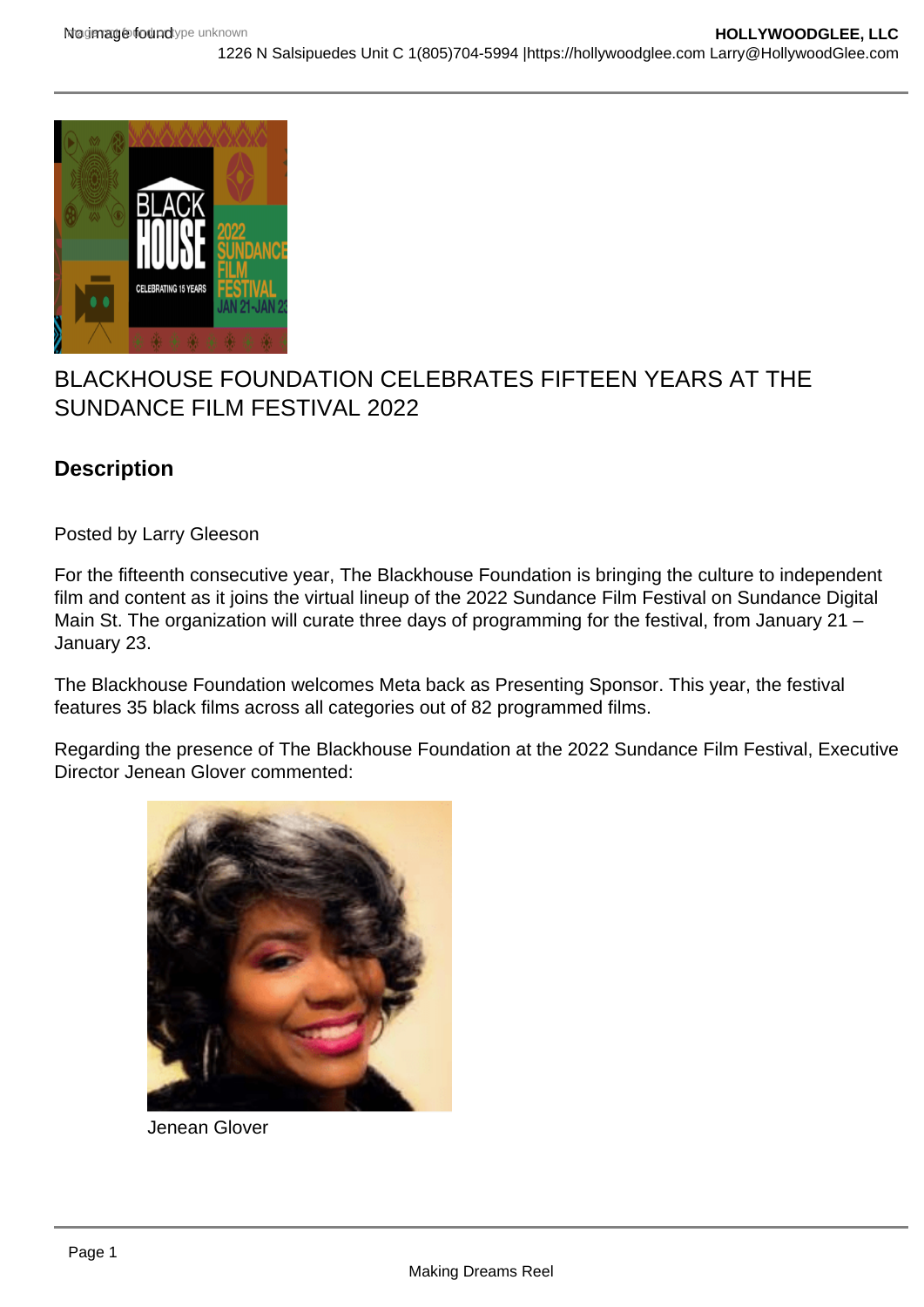"We are privileged to have a unique partnership with our returning sponsor Meta. Together, we are excited to host three exciting virtual activations. We are consciously inclusive in the delivery of transformative content to our audience of diverse creatives and digital festivalgoers. As we pivot to a digital festival for the second year in a row, we are excited to scale our audience in much the same way Blackhouse and Meta increased our impact on our student filmmaker fellows tenfold in 2021."

Coming soon, The Blackhouse Foundation will unveil a dynamic schedule of virtual activations, discussions, events, and community gatherings. Included among the events hosted by The Blackhouse Foundation is the return of The Blackhouse Portrait Studio, during which illustrious photographer Erik Umphery will return to capture the essence of Blackhouse via unique, invitation-only, one-on-one sessions.

Meta returns for their third year as Presenting Sponsor with an expansion of their SEEN program, an activation providing continuous support for Black filmmakers at every stage in their career, along with We The Culture for Black Creators and Instagram's Share Black Stories programs. The 2022 Sundance Film Festival marks Meta's fifth year of partnership with The Blackhouse Foundation. In addition to highlighting the best Black films and directors of the festival, the partnership facilitates Blackhouse's transition to the virtual world.

Meta joins Blackhouse at this year's festival with the following programming:

- Friday, 1/21, 4:30pm MT: At the Sundance Filmmakers Lodge, Meta and Blackhouse present "Being SEEN: The Black Filmmakers Journey," featuring filmmakers JaSaun Buckner and Kaelo Iyizoba from Meta's SEEN Black Filmmakers Program, moderated by Blackhouse Executive Director Jenean Glover, and includes Blackhouse co-founder Brickson Diamond and Meta's Head of Entertainment Creative Shop, Jen Barrett.
- Friday, 1/21, 6pm MT: [We The Culture](https://r20.rs6.net/tn.jsp?f=001ZhCynzLgAHBI9_PnAq7TMxvGiGVQVJR8ytrXlph0qq_W0lu7wryok9avtTVaHZSQeZ6vhHJoP863Z79nw5DYDwa0T0ujBHMXY4yh3tsyB4FLoDvMozWYShJSxPmvYt51k2_oqmvzc-Ze3JZtMiuDr_ddxljhrdN5&c=H6K23ZHylCgEV8I4Av0Fd9l4HBSHTEh4A8aO0fxRn1TjT_V3k95a_Q==&ch=oIyuZxOSGMx91--KQx_8up6Y-HESEko7CKa8sRWNlDvWURPbn2M2Uw==) , Meta's Black Creator program, led by Michelle Mitchell (Meta, Media Partnerships) will engage in a candid conversation with [Ms. Tina Knowles-Lawson](https://r20.rs6.net/tn.jsp?f=001ZhCynzLgAHBI9_PnAq7TMxvGiGVQVJR8ytrXlph0qq_W0lu7wryok9avtTVaHZSQm5hT0X1zWAeT0urkoz4bFGBVnkrkLGlD5bE9HgWUkuKYhXYGFOGBhg5OVAytgqkLZWiA1EwCRGXY3nS6ZnbviyjUimMQl4LyVuDLjSiSvfo=&c=H6K23ZHylCgEV8I4Av0Fd9l4HBSHTEh4A8aO0fxRn1TjT_V3k95a_Q==&ch=oIyuZxOSGMx91--KQx_8up6Y-HESEko7CKa8sRWNlDvWURPbn2M2Uw==) –– star of the Facebook Watch show, " [Talks with Mama Tina](https://r20.rs6.net/tn.jsp?f=001ZhCynzLgAHBI9_PnAq7TMxvGiGVQVJR8ytrXlph0qq_W0lu7wryok9avtTVaHZSQbPH--PTFTgH7K8ZS8B7p2N_PA8UW01g-B1jtvv8GkXgPOeudIjaTai2nzTEuzxWatirtl9RNTXm1b1G6iH172g==&c=H6K23ZHylCgEV8I4Av0Fd9l4HBSHTEh4A8aO0fxRn1TjT_V3k95a_Q==&ch=oIyuZxOSGMx91--KQx_8up6Y-HESEko7CKa8sRWNlDvWURPbn2M2Uw==) " and co-founder of the WACO Theater Center, along with impressive creators from its inaugural year. Together, this group of creatives will discuss their journeys and the role We The Culture has played along the way.
- Saturday, 1/22, 10am MT: Instagram and #ShareBlackStories Presents: The Land of Milk and Honey , a vision by [Alexander-Julian \(AJ\) Gibbson](https://r20.rs6.net/tn.jsp?f=001ZhCynzLgAHBI9_PnAq7TMxvGiGVQVJR8ytrXlph0qq_W0lu7wryok9avtTVaHZSQQw2tgwCrAL84vzUs-DnNhqoNROEGqWg3CxREi4M71mfb1RPs2OnQ2WtBxDD5Ggu4Wg1eIrSUL25Jqt_yZHBSEYUzfO2dGG0k7djL8yZXyFM=&c=H6K23ZHylCgEV8I4Av0Fd9l4HBSHTEh4A8aO0fxRn1TjT_V3k95a_Q==&ch=oIyuZxOSGMx91--KQx_8up6Y-HESEko7CKa8sRWNlDvWURPbn2M2Uw==) (Creative Director) and [Shakeil Greeley](https://r20.rs6.net/tn.jsp?f=001ZhCynzLgAHBI9_PnAq7TMxvGiGVQVJR8ytrXlph0qq_W0lu7wryok9avtTVaHZSQImOiD1YbgNOG28-Y7UyIrH9IwbtqwmWD-Uainms9yKIysMx8UFG4cn3oOZObosl_4QBNaaHH1sHVZIBjptpLB4P_-E8MktHd&c=H6K23ZHylCgEV8I4Av0Fd9l4HBSHTEh4A8aO0fxRn1TjT_V3k95a_Q==&ch=oIyuZxOSGMx91--KQx_8up6Y-HESEko7CKa8sRWNlDvWURPbn2M2Uw==) (Brand and Editorial Director); panel moderated by Sarissa Thrower (Instagram Comms). This project was ideated as an audit of the American Dream, in the form of a series of photo essays and video interviews with immigrant families of color. The United States is famously known as a 'land of immigrants,' and this project explores and celebrates the ways in which immigrants are different and how their experiences vary, intersect, and deviate, all within the spectrum of the American experience. These families are shot in their homes and communities, by photographers of the same descent, and dressed in clothes designed by members of those same immigrant groups. It's imperative to find ways to really see one another, to look deeply and embrace the kaleidoscopic experience of what it means to be an immigrant.